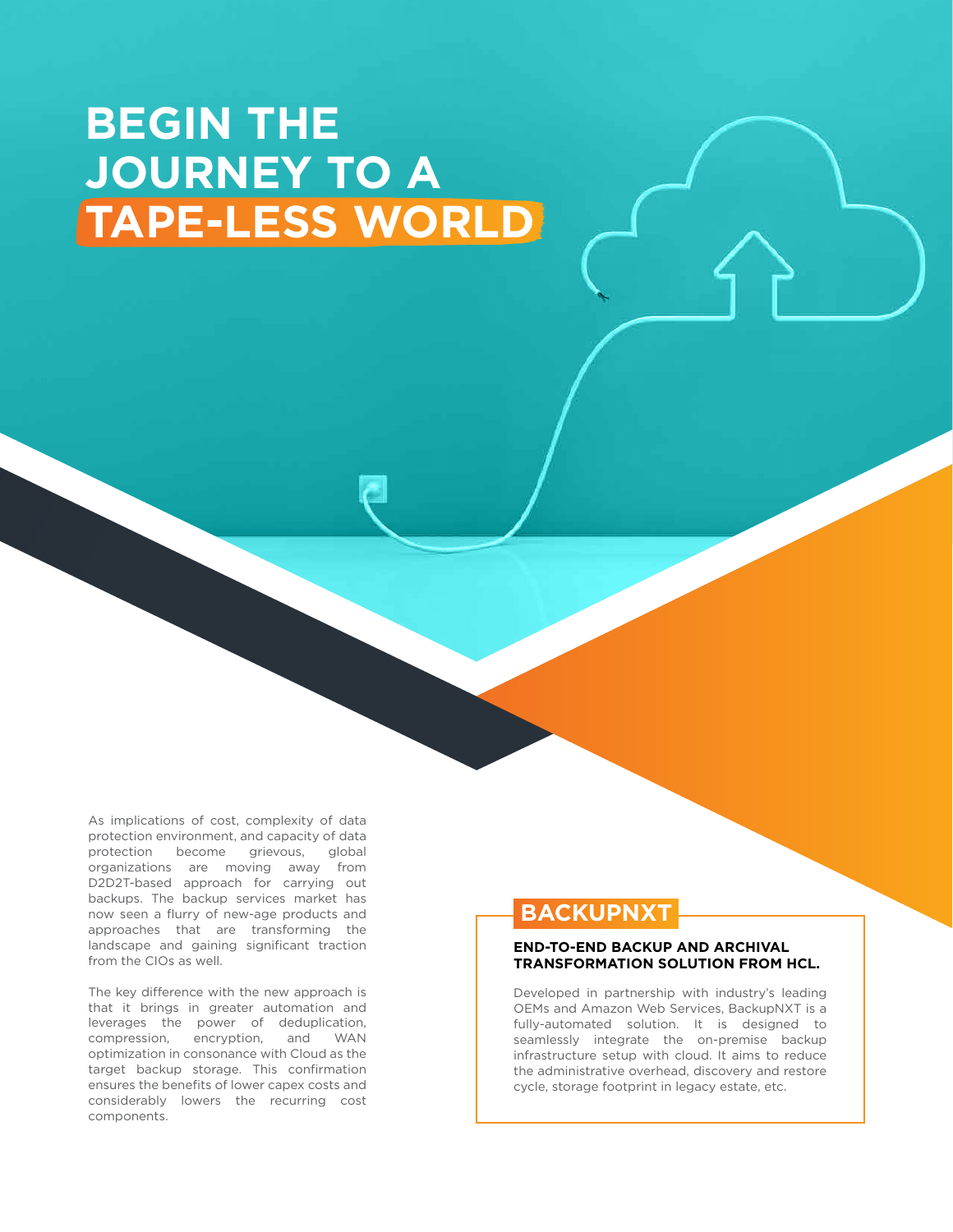# **KEY TENETS OF BACKUPNXT**

Helps enterprises move away from the legacy way of doing backups. tape drives, library, vaulting, etc. involve a great deal of manual intervention; all of which gets eliminated through BackupNXT.

Capable of meeting any desired Recovery Time Objective levels as one copy of the backup always remains on-premise for immediate restore availability. Moreover, all the discrete elements of the solution are brought under the single umbrella of HCL Managed Services.

BackupNXT is available in two different packages:

• Without agents – Only the on-premise backup target is replaced with a storage gateway that keeps one copy in its local cache in a deduped, compressed, and encrypted form and replicates the same to cloud. The backup software and infrastructure remain as-is.

• With agents – The entire existing backup infrastructure gets replaced with a single solution that takes care of backup agents, on-premise storage, and a secondary copy of the backed up data on cloud

Fully-compatible with majority of the existing backup products and cloud service providers, to ensure, that the customer has a wide array of choices to select from.

SLA fulfillment **Flexibility** Backup software and cloud service provider agnostic

Tape-less

### **BACKUPNXT FRAMEWORK**



Fully-Automated **East of Management** East of Management **East of Management**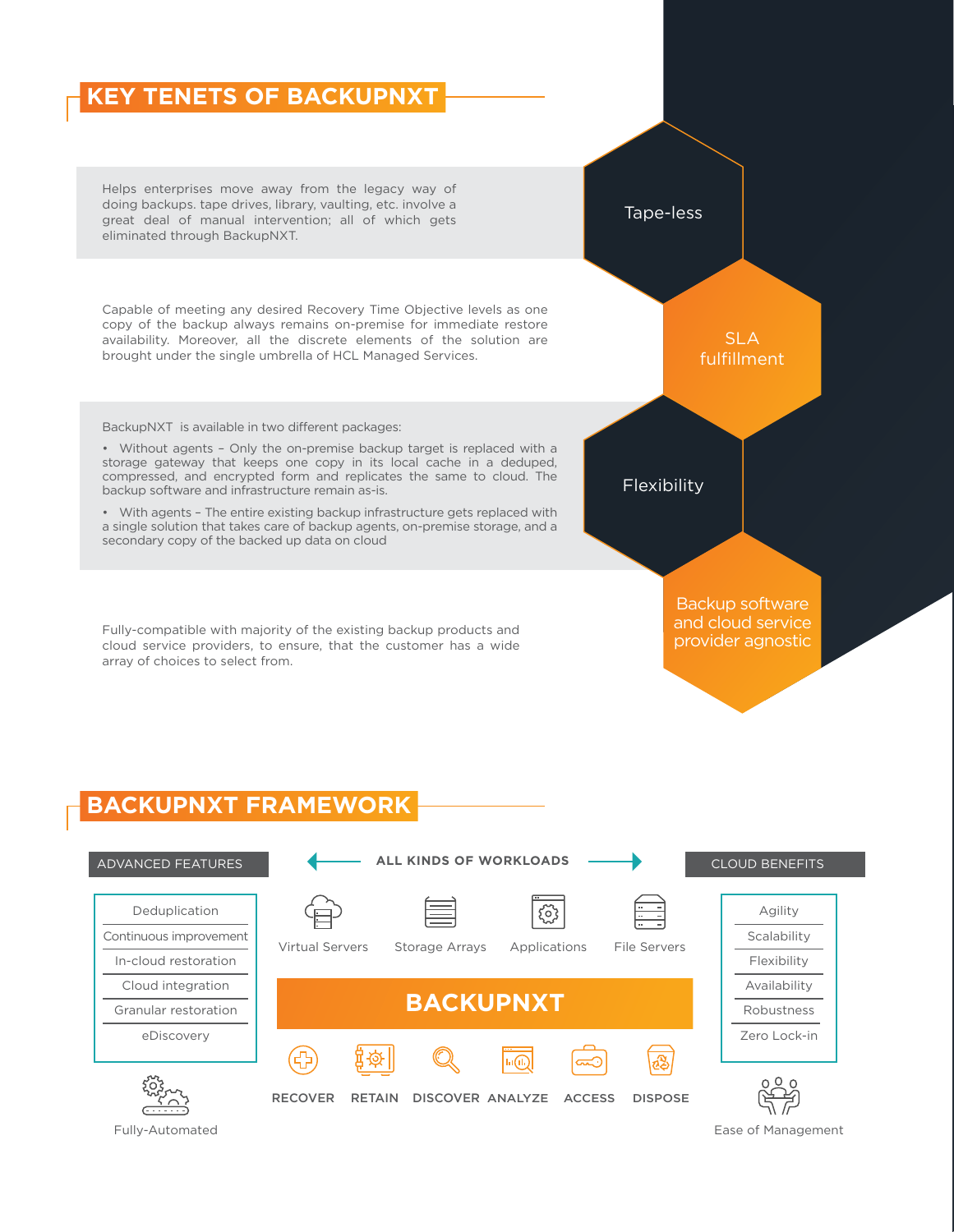## **THE BACKUPNXT ADVANTAGE**

| <b>PARAMETERS</b>       | <b>TAPES</b>                                        | <b>BACKUPNXT</b>                                                                       |
|-------------------------|-----------------------------------------------------|----------------------------------------------------------------------------------------|
| <b>BACKUP STORAGE</b>   | Massive backup storage<br><b>requirements</b>       | Deduplication and incremental forever<br>ensures reduced storage consumption           |
| <b>BACKUP TIME</b>      | Full backups scan the entire<br>system              | Continuous improvement allows scanning<br>for only incremental changes for full backup |
| <b>BACKUP OVERHEADS</b> | High overheads due to<br>multiple manual operations | Fully-automated and policy-based<br>operations reduce overheads                        |
| <b>BACKUP SUCCESS</b>   | High backup and restore<br>failure rate             | Disk technology is more secure and reliable<br>than tapes                              |
| <b>BACKUP COST</b>      | High costs due to all the<br>factors stated above   | Overall infrastructure and operational costs<br>come down drastically                  |

### **WHY BACKUPNXT?**

BackupNXT is your first step towards the cloud journey. It has the capability to seamlessly integrate the on-premise backup infrastructure setup to cloud.

According to IDC, the amount of data in the digital universe is expected to grow by a factor of 50 over the next decade. A significant chunk of this will be required to be backed up for compliance and data redundancy purposes and cloud storage will have an important role to play. Why not start leveraging the vast, virtually unlimited, low-cost cloud storage at your disposal?

BackupNXT holds tremendous transformational potential for any enterprise at the cusp of refresh cycle for backup infrastructure or interested to explore an alternative backup methodology.

### **BACKING UP ONE OF THE LARGEST ALUMINUM MANUFACTURERS ON CLOUD**

**CUSTOMER OVERVIEW:** An American industrial aluminum company which is among the leading producers of rolled aluminum. The organization has operations across 11 countries with nearly 11,000 employees.

#### BUSINESS AND TECHNICAL IMPERATIVE:

- High volumes of data and complexity with legacy tape-based backup solution
- Reducing TCO and improving data protection for enterprise backup
- Leverage Public Cloud as part of enterprise backup and archive strategy
- Immediate availability of data for restoring

#### SOLUTION OVERVIEW:

- HCL implemented Backup-to-Cloud solution for 30+ remote sites with NetApp AltaVault cloud storage appliance
- Solution protects data (on average 6 TB per site) by encrypting it in-flight (to the cloud) and at rest with SSL v3 and 256-bit AES encryption
- Leveraged AWS Direct Connect for a fast and secure way to backup and restore from the cloud
- Over 200 TB (across 30+ remote sites) data to be protected on cloud
- 99% SLA commitment for successful backup and restore